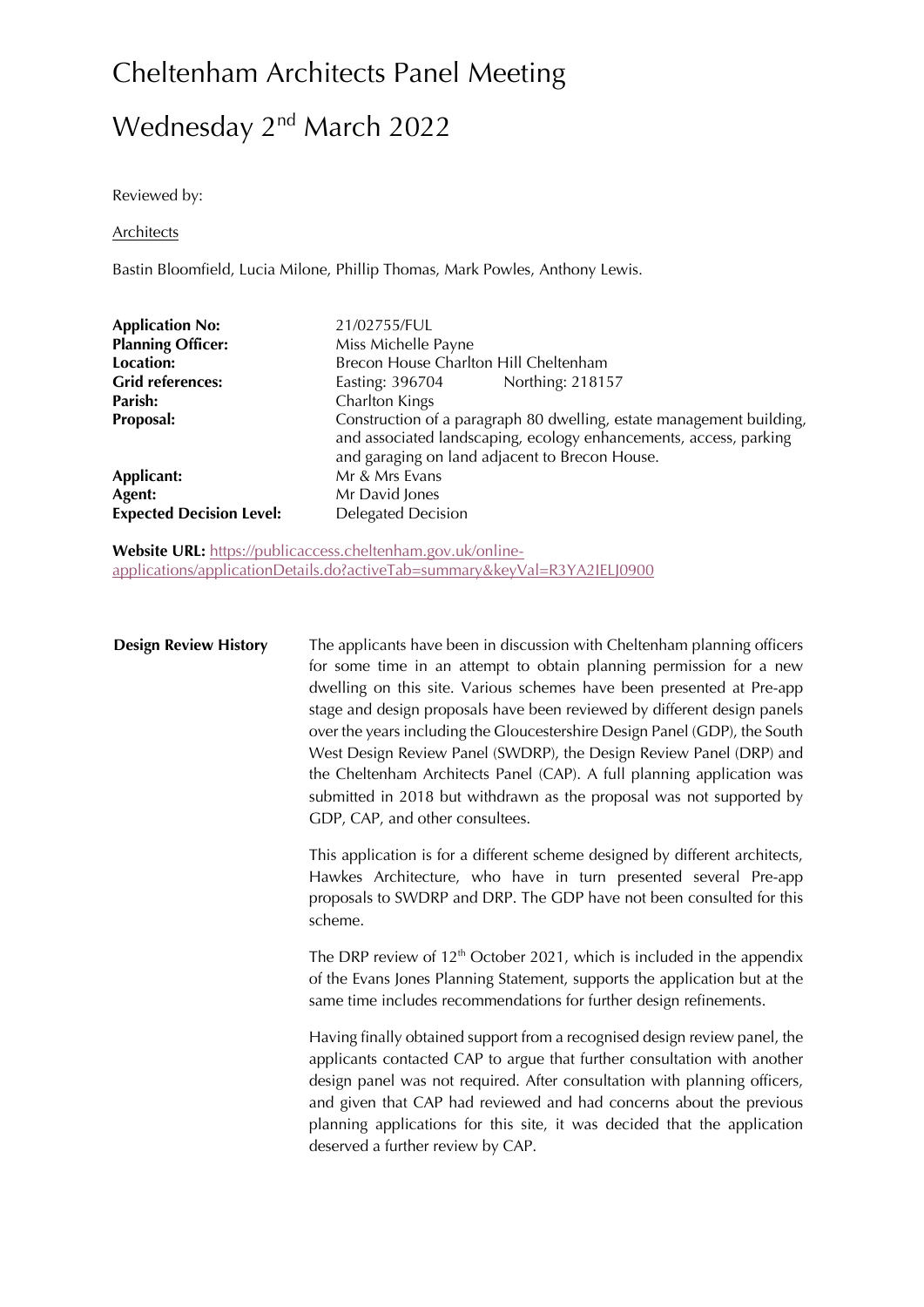#### Wednesday 2<sup>nd</sup> March 2022

In summary, CAP acknowledge that the design proposal has been carefully considered and has many qualities as acknowledged in the DRP review, but, contrary to DRP, are of the opinion that the scheme does not meet the demanding requirements of Paragraph 80(e) of the NPPF for the reasons set out below.

**Design Concept** The reason why the applicants have struggled to get support for a new house on this site is because of its rural location in the Cotswold Area of Outstanding Natural Beauty (AONB). Establishing whether a scheme meets the high standards set out in Para 80 (e) is a subjective matter and it is not surprising that opinion may vary from one design panel to another.

> CAP found the ideas behind the scheme and some of the architectural spaces proposed to be visually exciting and agreed the proposal was a unique design solution that would set it apart from other buildings in the county. Had the dwelling not been located in the AONB the panel could have warmly supported such a radical design approach. However, given the special conditions of this site, the panel questioned the whole design approach which relies entirely on the presumption that the architecture is of such high quality that its beauty trumps the natural beauty of the site.

> The application documents do not provide adequate justification for the dwelling as designed. The planning statement suggests the scheme has a social benefit in that "the development will enable long-term residents to continue to live and work in the area" which cannot be the case as the applicants already live at Brecon House further up the hill. The statement also says that the applicants "appreciate more than anyone else, the beauty of the site nestled in the lower foothills of the Cotswold AONB". So why the need for such a large and imposing new dwelling?

> The design process illustrated and described in the submitted documents presumes that the buildings can be the size and scale demanded by the brief but does not question the brief itself. The resultant design is therefore for a very large house, and equally large outbuilding, that have substantial footprints and will involve significant engineering works to build. Hardly the "light touch" implied by the supporting text.

> This radical design approach is acknowledged in the planning statement which claims "*the proposal clearly represents an opportunity to break from the historic palette of what may typically be considered 'good design' in a rural area".* The panel believe that such a design approach may be suitable for other rural areas but not on this site in the AONB.

> Regardless of the value placed on the architectural design, the panel concluded that the proposal was conceptually flawed as it cannot be said to *significantly enhance its immediate setting* because of its large scale and impact on the landscape.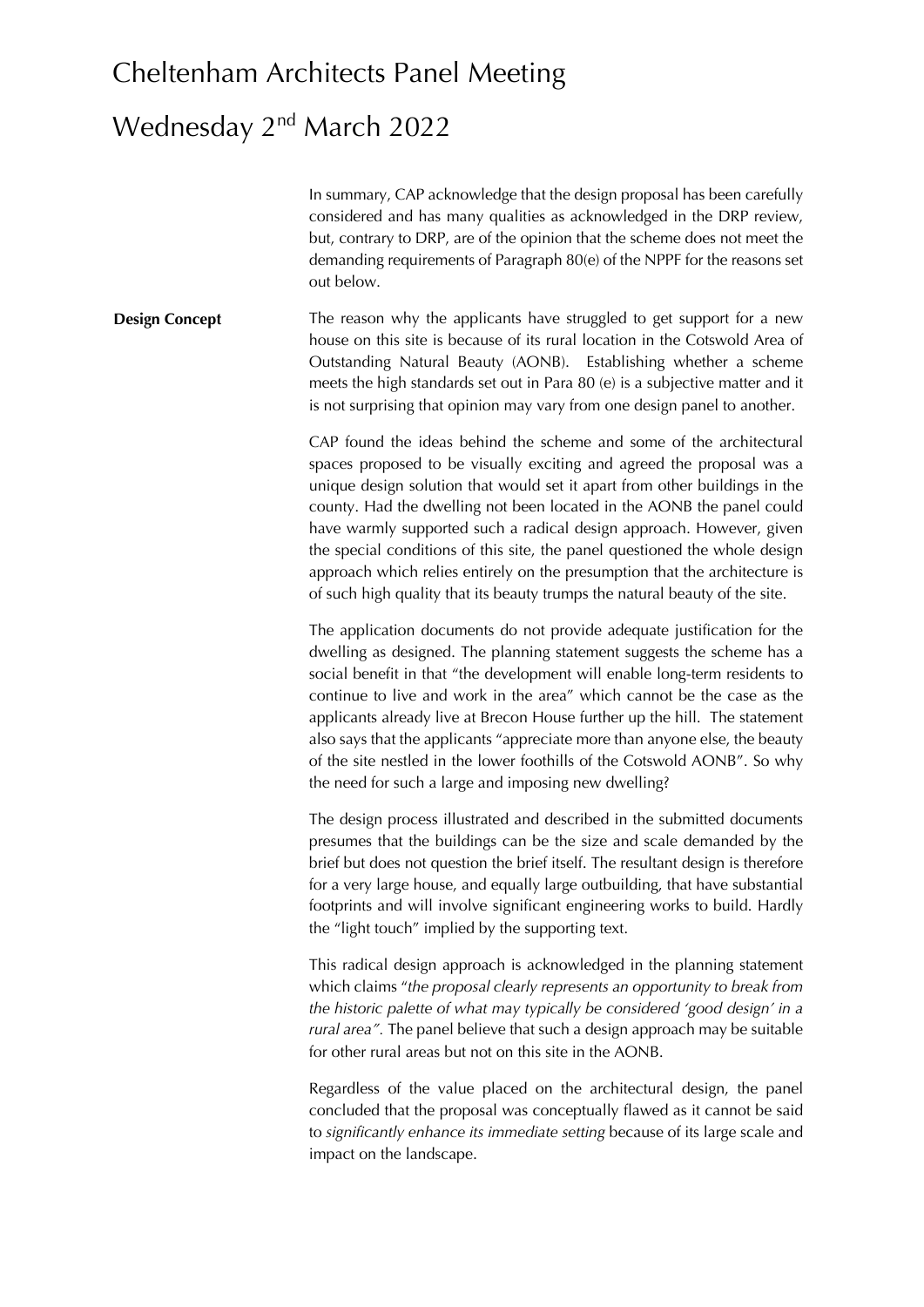### Wednesday 2<sup>nd</sup> March 2022

**Design Detail** Notwithstanding the perceived flaws in the design brief, the panel had concerns regarding aspects of the building design and site layout. This was generally because it was felt that the scheme remained unresolved as far as the design detail is concerned. For a scheme to be exceptional and "*truly outstanding, reflecting the highest standards in architecture"* we would expect the submitted design to be fully resolved. (Note: the DRP recommendation of support also recognised that improvements could be made to the scheme design reviewed). CAP have the following concerns: **Landscape Design** The landscape design and supporting visual impact statement is thorough and well presented. There is no doubt that the landscape proposals incorporating environmental and ecological enhancements will be of benefit, but, as stated in the CPRE consultation statement, *there is no reason why these enhancements could not be carried out on their own merit as they are in no way dependent on the construction of a new residence at the site.* Reference is made to this being a "landscape led" design which the panel believe is the correct approach for any such development in the AONB. The proposed architecture does not appear to conform to this design philosophy: why is the building located in such a dominating position in the middle of the site? Why is the building footprint so big when a more compact plan could result in less impact? Why is it necessary to have a separate estate management building and of the size shown? The LVIA submitted does demonstrate that on the whole the site is well screened from public vantage points. However, as recommended in the DRP report, further studies are needed to establish views of the site during winter months. CAP was particularly concerned about views along the A435 Cirencester Road and the impact of the wide new site access: larger scale plans and sections are required to show the access and visibility splay requirements and site levels in more detail. The panel had concerns that the steep sloping site would make the new junction onto the A435 a prominent and urban looking intrusion into what is currently a continuous and attractive row of trees and hedges. This access and the gravel drives (which are not practical on such sloping sites) are likely to appear like a scar on the landscape and have a detrimental impact irrespective of additional tree planting proposed. **Architecture** The panel found the architectural details and layout of the house unresolved. To some extent this was due to the limitations of the CAD model images which appear schematic; the graphics, though attractive images, do not address the tricky details. For example, the way the upper floor "prospect" curved block emerges out of the landscape doesn't really work with the south end outdoor lounge cut into the bank by 2m and the vertical timber crashing into a substantial concrete retaining wall. The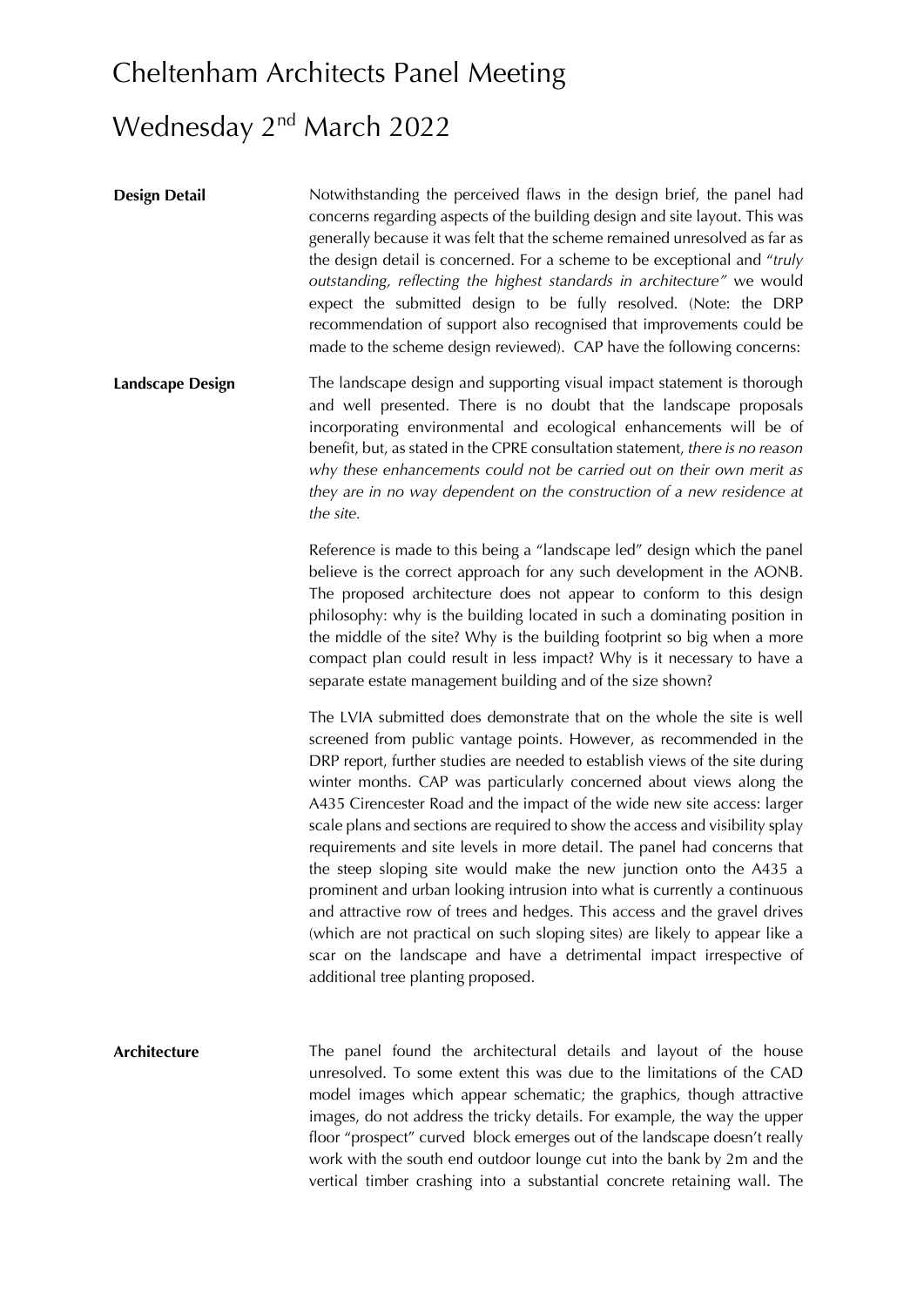## Wednesday 2<sup>nd</sup> March 2022

panel also found the circular arrival pod was a weak element in the overall composition of curved forms, introduced to create a terrace at the upper level but arguably in the wrong location on plan; how it collides into the side of the "prospect" wing appears as an afterthought. Furthermore, the Access Statement included in the submission states that the terrace levels need to be modified to provide level wheelchair access at this principal floor, a further unresolved design detail.

The lower floor circulation corridors are dark and unattractive spaces and fight with the internal architecture of the vaulted ceilings, as evident from the interior model views. The wide building footprint also makes introducing a single lift (recommended by the DRP) impossible as is evident when studying Section B. The access statement suggests this might be resolved by introducing stair-lifts which one would have thought should be avoided for a house of this status.

The cantilevered "prospect" upper floor is the most prominent feature of the building but what a shame not to celebrate this feature and find a structural design solution without props. Indeed the panel was surprised the design approach did not include a structural design appraisal which might have informed the design and resulted in a clearer architectural solution.

The choice of materials and construction details are somewhat random and do not reflect or reinforce the initial design concept. The glass balustrade around the curved arrival pod clashes with the "prospect" form and arguably is more appropriate in urban settings. The metal balustrade projecting out of the curved dry-stone walling is also an odd combination.

The model views are all in black and white so an appraisal of the colour palette and selected materials is limited. The panel felt that the design was not fully resolved in this respect; the use of copper cladding, for example, is not really justified. A simpler material palette and the use of robust and durable materials would be recommended.

Where more traditional rural materials are proposed, such as the introduction of dry-stone walling, the details of openings, (eg reveals, lintels, sills and copings) are crude.

Including PV solar panels in the scheme is an integral part of the Renewable Energy Strategy and is to be encouraged but what a shame these are located on the most visible EPDM flat roof of the "prospect" block. Shouldn't this have been a "green" roof too?

Some of the model views are enticing but there is little construction detail to prove the design intent can be achieved. The "light touch approach" implied by the images, in reality will not be the case, as illustrated in the one technical drawing, Section B, where it shows significant excavation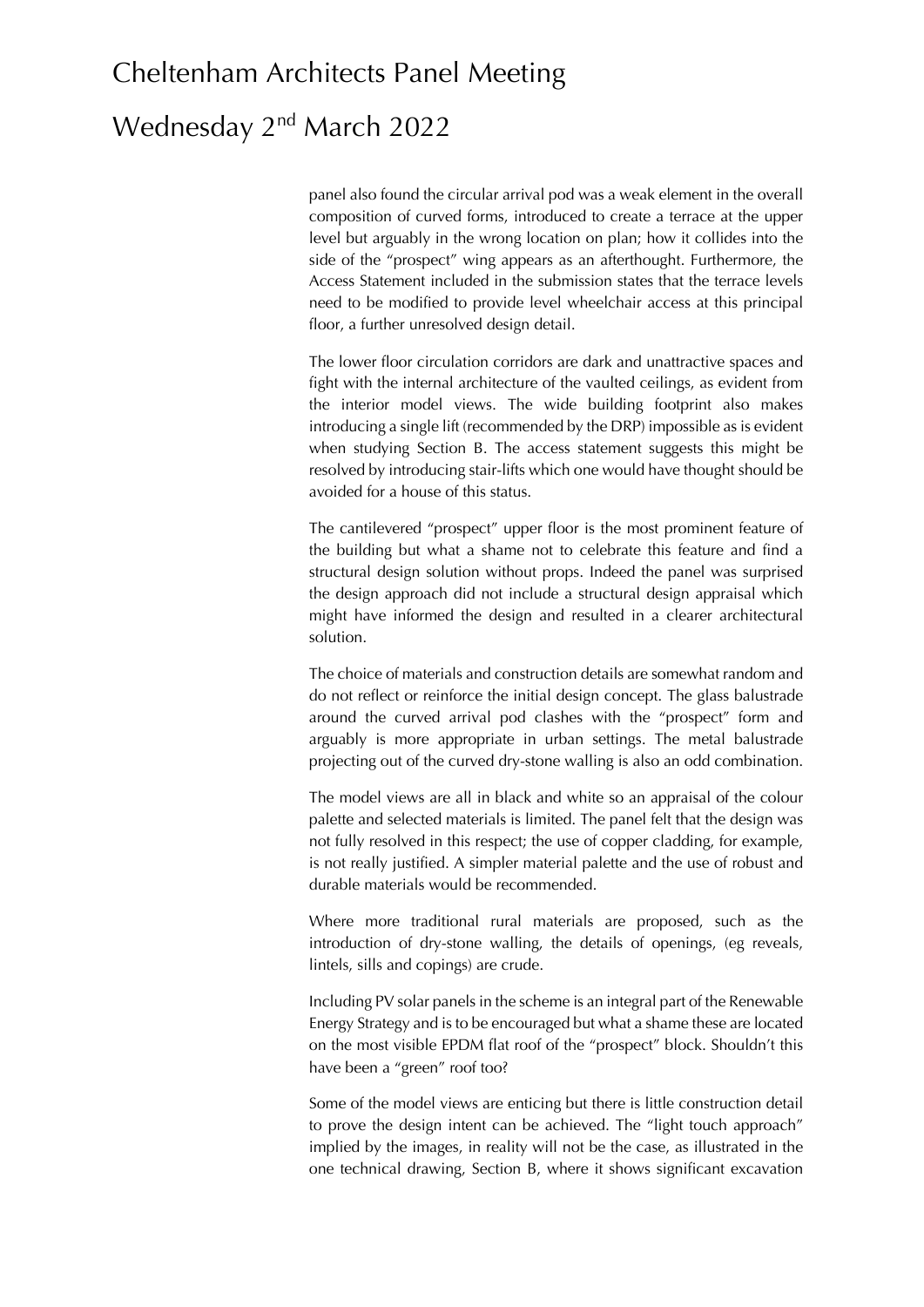# Wednesday 2<sup>nd</sup> March 2022

|                                             | and concrete retaining walls are required, including piled foundations. The<br>amount of excavated material that will need to be removed from the site<br>and disposed of will be considerable and it is suggested this be looked at<br>in some detail by structural/civil engineers to appraise the impact this will<br>have on the site and highways during construction.                                                                                                                                                                                                                                                                                                                                                                                                                                                                                                                                                                                                                                                                                                                                                                                                                                                                                                                                                                                                                                                                                                                                                                                                                                                                                                                                                                                                                    |
|---------------------------------------------|------------------------------------------------------------------------------------------------------------------------------------------------------------------------------------------------------------------------------------------------------------------------------------------------------------------------------------------------------------------------------------------------------------------------------------------------------------------------------------------------------------------------------------------------------------------------------------------------------------------------------------------------------------------------------------------------------------------------------------------------------------------------------------------------------------------------------------------------------------------------------------------------------------------------------------------------------------------------------------------------------------------------------------------------------------------------------------------------------------------------------------------------------------------------------------------------------------------------------------------------------------------------------------------------------------------------------------------------------------------------------------------------------------------------------------------------------------------------------------------------------------------------------------------------------------------------------------------------------------------------------------------------------------------------------------------------------------------------------------------------------------------------------------------------|
| <b>Estate Management</b><br><b>Building</b> | This is a substantial building in its own right and the most unresolved in<br>design terms. The steep access drive down to the building will be very<br>prominent when viewed from the A435. Again major engineering works<br>are required to form the yard area and building enclosure. The drystone<br>retaining walls are particularly unresolved: randomly located and isolated<br>from one another resulting in an incongruous mix of building elements.<br>The choice of materials and the colour palette (eg copper cladding) is again<br>not really justified.                                                                                                                                                                                                                                                                                                                                                                                                                                                                                                                                                                                                                                                                                                                                                                                                                                                                                                                                                                                                                                                                                                                                                                                                                         |
|                                             | The panel questioned the need for the "home office" on the upper floor as<br>it simply adds further substantial built form in a sensitive location. Could<br>this not be accommodated in the main house?                                                                                                                                                                                                                                                                                                                                                                                                                                                                                                                                                                                                                                                                                                                                                                                                                                                                                                                                                                                                                                                                                                                                                                                                                                                                                                                                                                                                                                                                                                                                                                                       |
| <b>Energy Strategy</b>                      | The panel was not convinced by the energy strategy for the site. The<br>Renewable Energy Strategy Report (RESR) states that a biomass heating<br>system was originally proposed for the whole site with the aim of harvesting<br>an on-site supply of biomass. After criticism from the DRP questioning the<br>feasibility of such a scheme on the grounds that this would be a labour<br>intensive operation and use untried and tested solar kiln technology, the<br>heating system design was changed to Ground Source Heat Pumps.<br>Notwithstanding this, the proposed Estate Management Building design<br>remains part of the design proposals. The argument that the building is still<br>justified because it provides an opportunity to test the solar kiln technology<br>is not sufficient reason for constructing another substantial building in the<br>AONB; there are many other remote, less sensitive sites in the county<br>where biomass heating and kiln dried technology research can be carried<br>out. As the heating design has been modified to exclude biomass heating,<br>it is recommended the Estate Management Building be replaced with a<br>much more modest rural barn, possibly earth sheltered as well.<br>The RESR states that "the initial focus of any low energy project should be<br>on the building envelope efficiency". Although no precise figures are<br>provided, the building envelop in this very linear design is significant.<br>Statements are made about the building's energy efficiency without being<br>backed up by construction details. Sections through the building would<br>assist to demonstrate the integral design of service routes, extensive whole<br>house ventilation ducts, thermal insulation and structural zones. The |